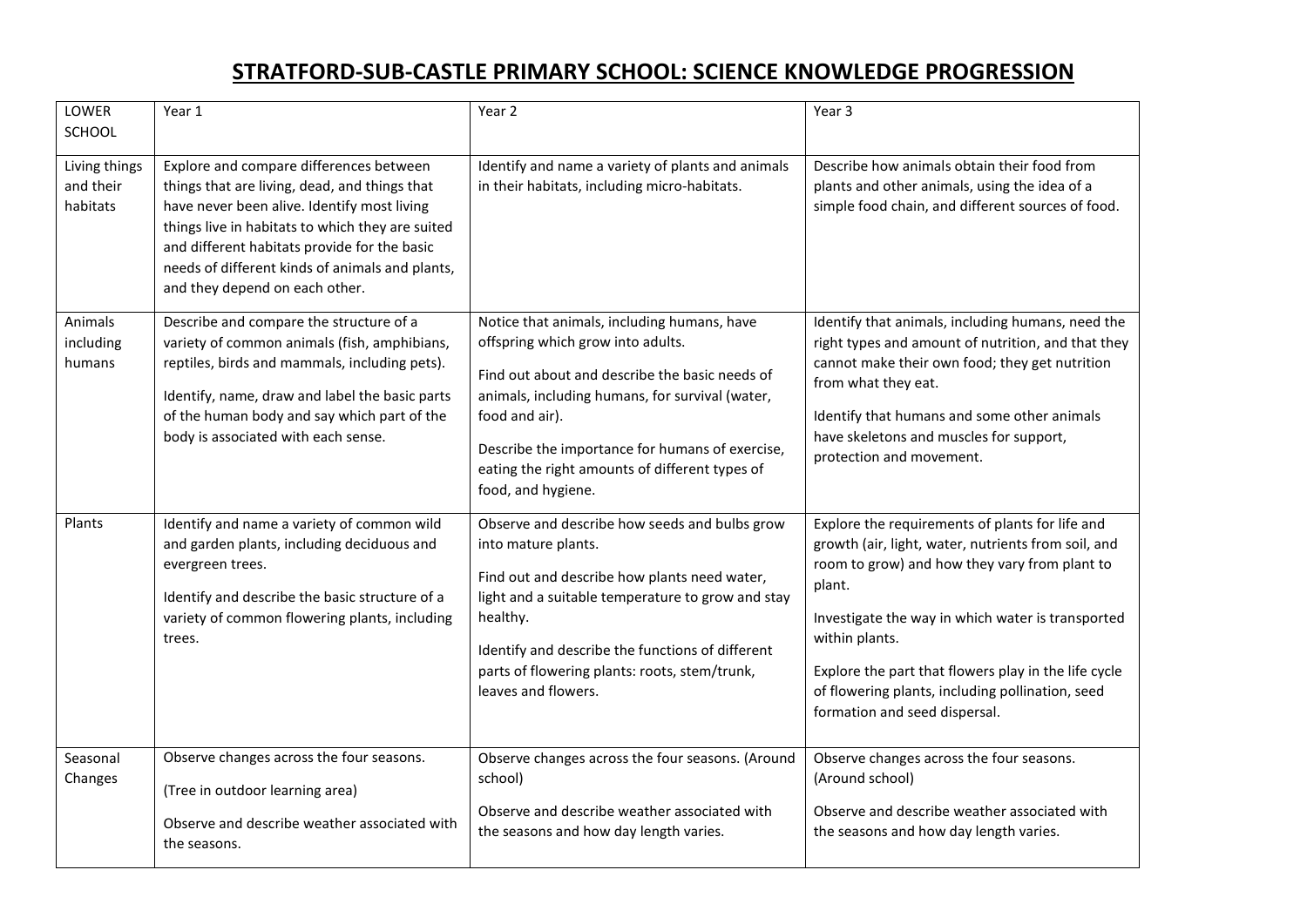| Light                 | Recognise that they need light in order to see<br>things and that dark is the absence of light.                                                                                                                                                                                | Notice that light is reflected from surfaces.<br>Recognise that light from the sun can be<br>dangerous and that there are ways to protect<br>their eyes.                                                                                                                                             | Recognise that shadows are formed when the<br>light from a light source is blocked by an opaque<br>object.<br>Find patterns in the way that the size of shadows<br>change. |
|-----------------------|--------------------------------------------------------------------------------------------------------------------------------------------------------------------------------------------------------------------------------------------------------------------------------|------------------------------------------------------------------------------------------------------------------------------------------------------------------------------------------------------------------------------------------------------------------------------------------------------|----------------------------------------------------------------------------------------------------------------------------------------------------------------------------|
| Everyday<br>materials | Distinguish between an object and the<br>material from which it is made.<br>Identify and name a variety of everyday<br>materials, including wood, plastic, glass, metal,<br>water, and rock.<br>Describe the simple physical properties of a<br>variety of everyday materials. | Identify and compare the suitability of a variety of<br>everyday materials, including wood, metal,<br>plastic, glass, brick, rock, paper and cardboard for<br>particular uses.<br>Compare and group together a variety of<br>everyday materials on the basis of their simple<br>physical properties. | Find out how the shapes of solid objects made<br>from some materials can be changed by<br>squashing, bending, twisting and stretching.                                     |
| <b>Rocks</b>          | Compare and group together different kinds of<br>rocks on the basis of their appearance and<br>simple physical properties.                                                                                                                                                     | Describe in simple terms how fossils are formed<br>when things that have lived are trapped within<br>rock.                                                                                                                                                                                           | Recognise that soils are made from rocks and<br>organic matter.                                                                                                            |
| Forces and<br>magnets | Describe magnets as having two poles.<br>Predict whether two magnets will attract or<br>repel each other, depending on which poles<br>are facing.                                                                                                                              | Observe how magnets attract or repel each other<br>and attract some materials and not others.<br>Compare and group together a variety of<br>everyday materials on the basis of whether they<br>are attracted to a magnet, and identify some<br>magnetic materials.                                   | Compare how things move on different surfaces.<br>Notice that some forces need contact between<br>two objects, but magnetic forces can act at a<br>distance.               |

| <b>UPPER SCHOOL</b>                 | Year 4                                                                                                                                                                                                                 | Year 5                                                                                                                                                                         | Year 6                                                                                                                                                                                                                |
|-------------------------------------|------------------------------------------------------------------------------------------------------------------------------------------------------------------------------------------------------------------------|--------------------------------------------------------------------------------------------------------------------------------------------------------------------------------|-----------------------------------------------------------------------------------------------------------------------------------------------------------------------------------------------------------------------|
| Living things and<br>their habitats | Recognise that living things can be grouped<br>in a variety of ways.<br>Explore and use classification keys to help<br>group, identify and name a variety of living<br>things in their local and wider<br>environment. | Describe the differences in the life cycles of<br>a mammal, an amphibian, an insect and a<br>bird.<br>Describe the life process of reproduction in<br>some plants and animals. | Describe how living things are<br>classified into broad groups<br>according to common observable<br>characteristics and based on<br>similarities and differences,<br>including microorganisms, plants<br>and animals. |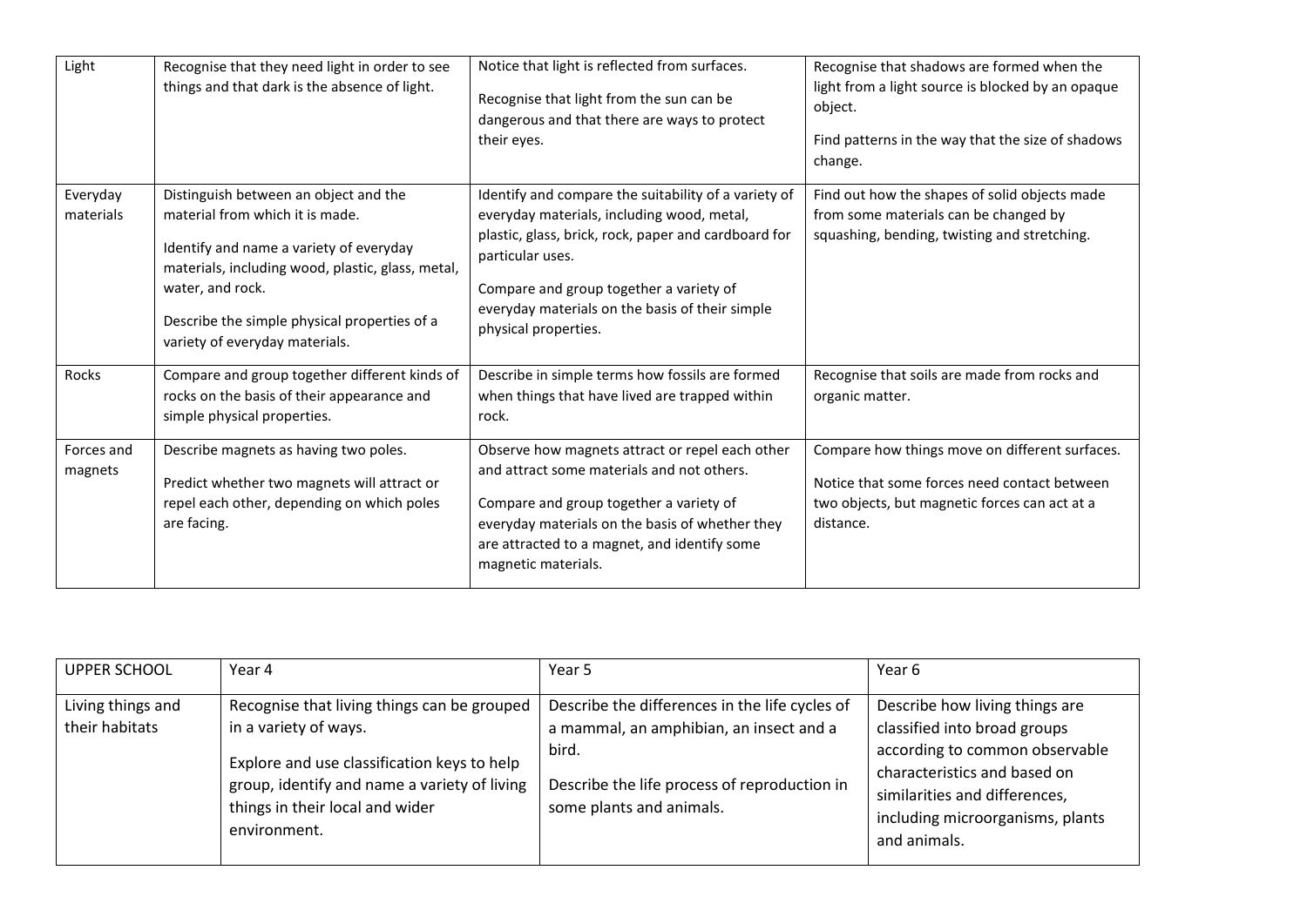|                 | Recognise that environments can change<br>and that this can sometimes pose dangers<br>to living things.                                                                                                                                                                                                                                                                                                                                                   |                                                                                                                                                                                                                                                                                                                                    | Give reasons for classifying plants<br>and animals based on specific<br>characteristics.                                                                                                                                                                                                                                                                                                            |
|-----------------|-----------------------------------------------------------------------------------------------------------------------------------------------------------------------------------------------------------------------------------------------------------------------------------------------------------------------------------------------------------------------------------------------------------------------------------------------------------|------------------------------------------------------------------------------------------------------------------------------------------------------------------------------------------------------------------------------------------------------------------------------------------------------------------------------------|-----------------------------------------------------------------------------------------------------------------------------------------------------------------------------------------------------------------------------------------------------------------------------------------------------------------------------------------------------------------------------------------------------|
| Sound           | Identify how sounds are made, associating<br>some of them with something vibrating.<br>Recognise that vibrations from sounds<br>travel through a medium to the ear.                                                                                                                                                                                                                                                                                       | Recognise that get fainter as the distance<br>from the sound source increases.<br>Find patterns between the volume of a<br>sound and the strength of the vibrations<br>that produced it.<br>sounds                                                                                                                                 | Find patterns between the pitch of a<br>sound and features of the object<br>that produced it.                                                                                                                                                                                                                                                                                                       |
| Electricity     | Identify common appliances that run on<br>electricity.<br>Construct a simple series electrical circuit,<br>identifying and naming its basic parts,<br>including cells, wires, bulbs, switches and<br>buzzers.<br>Identify whether or not a lamp will light in<br>a simple series circuit, based on whether or<br>not the lamp is part of a complete loop<br>with a battery.<br>Use recognised symbols when representing<br>a simple circuit in a diagram. | Recognise that a switch opens and closes a<br>circuit and associate this with whether or<br>not a lamp lights in a simple series circuit.<br>Recognise some common conductors and<br>insulators, and associate metals with being<br>good conductors.<br>Use recognised symbols when representing<br>a simple circuit in a diagram. | Associate the brightness of a lamp<br>or the volume of a buzzer with the<br>number and voltage of cells used in<br>the circuit.<br>Compare and give reasons for<br>variations in how components<br>function, including the brightness of<br>bulbs, the loudness of buzzers and<br>the on/off position of switches.<br>Use recognised symbols when<br>representing a simple circuit in a<br>diagram. |
| Earth and Space | Describe the movement of the Moon<br>relative to the Earth.<br>Describe the Sun, Earth and Moon as<br>approximately spherical bodies.                                                                                                                                                                                                                                                                                                                     | Describe the movement of the Earth, and<br>other planets, relative to the Sun in the solar<br>system.                                                                                                                                                                                                                              | Use the idea of the Earth's rotation<br>to explain day and night and the<br>apparent movement of the sun<br>across the sky.                                                                                                                                                                                                                                                                         |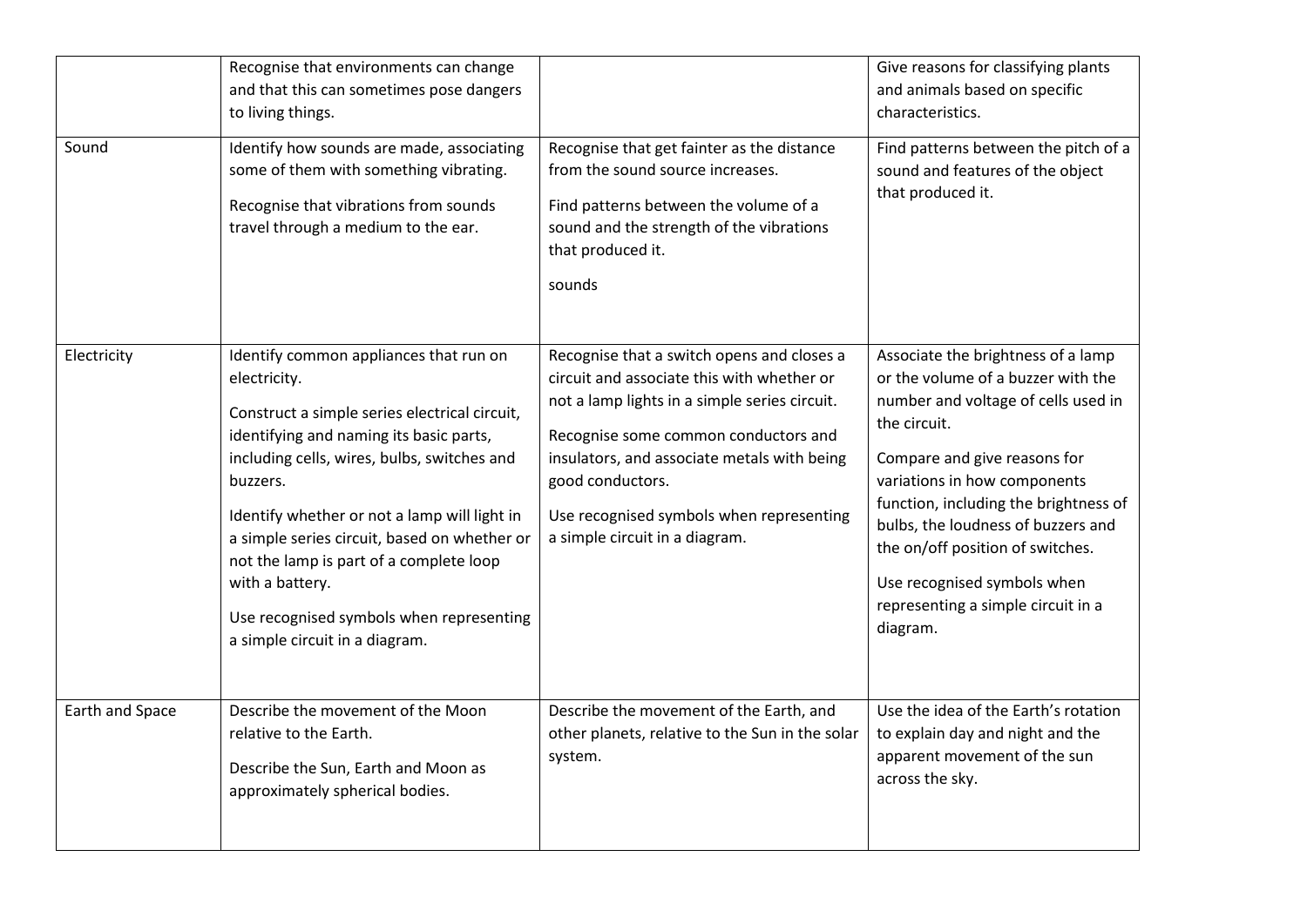| Light                                  | Explain that we see things because light<br>travels from light sources to our eyes or<br>from light sources to objects and then to<br>our eyes.                                                                                                                                                                                                                                 | Recognise that light appears to travel in<br>straight lines.<br>Use the idea that light travels in straight<br>lines to explain that objects are seen<br>because they give out or reflect light into<br>the eye.                                                                            | Use the idea that light travels in<br>straight lines to explain why<br>shadows have the same shape as<br>the objects that cast them.                                                                                                                                                                                             |
|----------------------------------------|---------------------------------------------------------------------------------------------------------------------------------------------------------------------------------------------------------------------------------------------------------------------------------------------------------------------------------------------------------------------------------|---------------------------------------------------------------------------------------------------------------------------------------------------------------------------------------------------------------------------------------------------------------------------------------------|----------------------------------------------------------------------------------------------------------------------------------------------------------------------------------------------------------------------------------------------------------------------------------------------------------------------------------|
| States of matter                       | Compare and group materials together,<br>according to whether they are solids,<br>liquids or gases.                                                                                                                                                                                                                                                                             | Observe that some materials change state<br>when they are heated or cooled, and<br>measure or research the temperature at<br>which this happens in degrees Celsius (°C).                                                                                                                    | Identify the part played by<br>evaporation and condensation in<br>the water cycle and associate the<br>rate of evaporation with<br>temperature.                                                                                                                                                                                  |
| Properties and<br>changes in materials | Compare and group together everyday<br>materials on the basis of their properties,<br>including their hardness, solubility,<br>transparency, conductivity (electrical and<br>thermal), and response to magnets.<br>Give reasons, based on evidence from<br>comparative and fair tests, for the<br>particular uses of everyday materials,<br>including metals, wood and plastic. | Know that some materials will dissolve in<br>liquid to form a solution, and describe how<br>to recover a substance from a solution.<br>Use knowledge of solids, liquids and gases to<br>decide how mixtures might be separated,<br>including through filtering, sieving and<br>evaporating. | Demonstrate that dissolving, mixing<br>and changes of state are reversible<br>changes.<br>Explain that some changes result in<br>the formation of new materials, and<br>that this kind of change is not<br>usually reversible, including changes<br>associated with burning and the<br>action of acid on bicarbonate of<br>soda. |
| Animals including<br>humans            | Describe the simple functions of the basic<br>parts of the digestive system in humans.<br>Identify the different types of teeth in<br>humans and their simple functions.<br>Construct and interpret a variety of food<br>chains, identifying producers, predators<br>and prey.                                                                                                  | Describe the changes as humans develop to<br>old age.                                                                                                                                                                                                                                       | Identify and name the main parts of<br>the human circulatory system, and<br>describe the functions of the heart,<br>blood vessels and blood.<br>Recognise the impact of diet,<br>exercise, drugs and lifestyle on the<br>way their bodies function.                                                                              |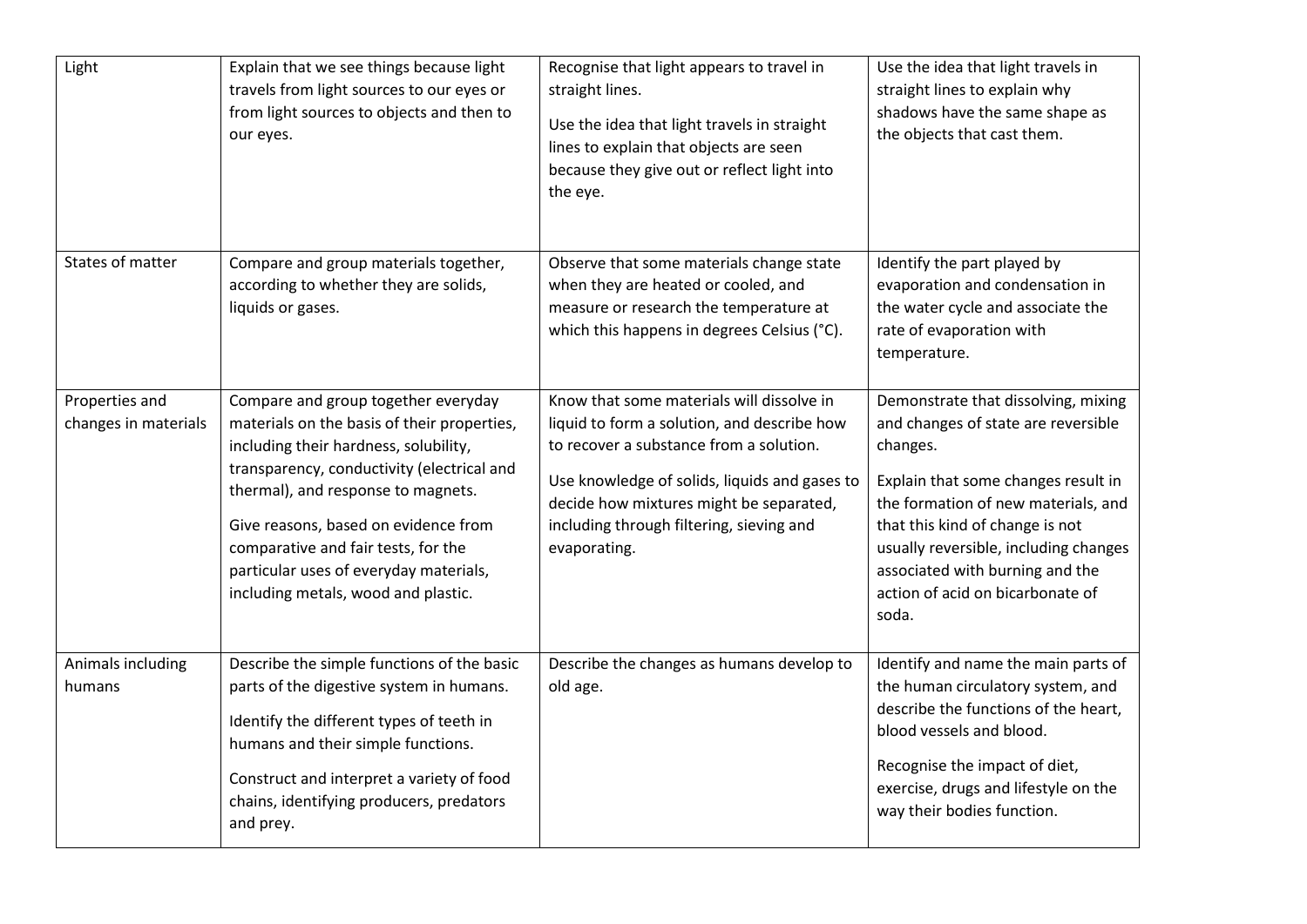|                              |                                                                                                                                               |                                                                                                                                                                       | Describe the ways in which<br>nutrients and water are transported<br>within animals, including humans.                                      |
|------------------------------|-----------------------------------------------------------------------------------------------------------------------------------------------|-----------------------------------------------------------------------------------------------------------------------------------------------------------------------|---------------------------------------------------------------------------------------------------------------------------------------------|
| Forces                       | Recognise that some mechanisms,<br>including levers, pulleys and gears, allow a<br>smaller force to have a greater effect.                    | Explain that unsupported objects fall<br>towards the Earth because of the force of<br>gravity acting between the Earth and the<br>falling object.                     | Identify the effects of air resistance,<br>water resistance and friction, that<br>act between moving surfaces.                              |
| Evolution and<br>Inheritance | Recognise that living things produce<br>offspring of the same kind, but normally<br>offspring vary and are not identical to their<br>parents. | Recognise that living things have changed<br>over time and that fossils provide<br>information about living things that<br>inhabited the Earth millions of years ago. | Identify how animals and plants are<br>adapted to suit their environment in<br>different ways and that adaptation<br>may lead to evolution. |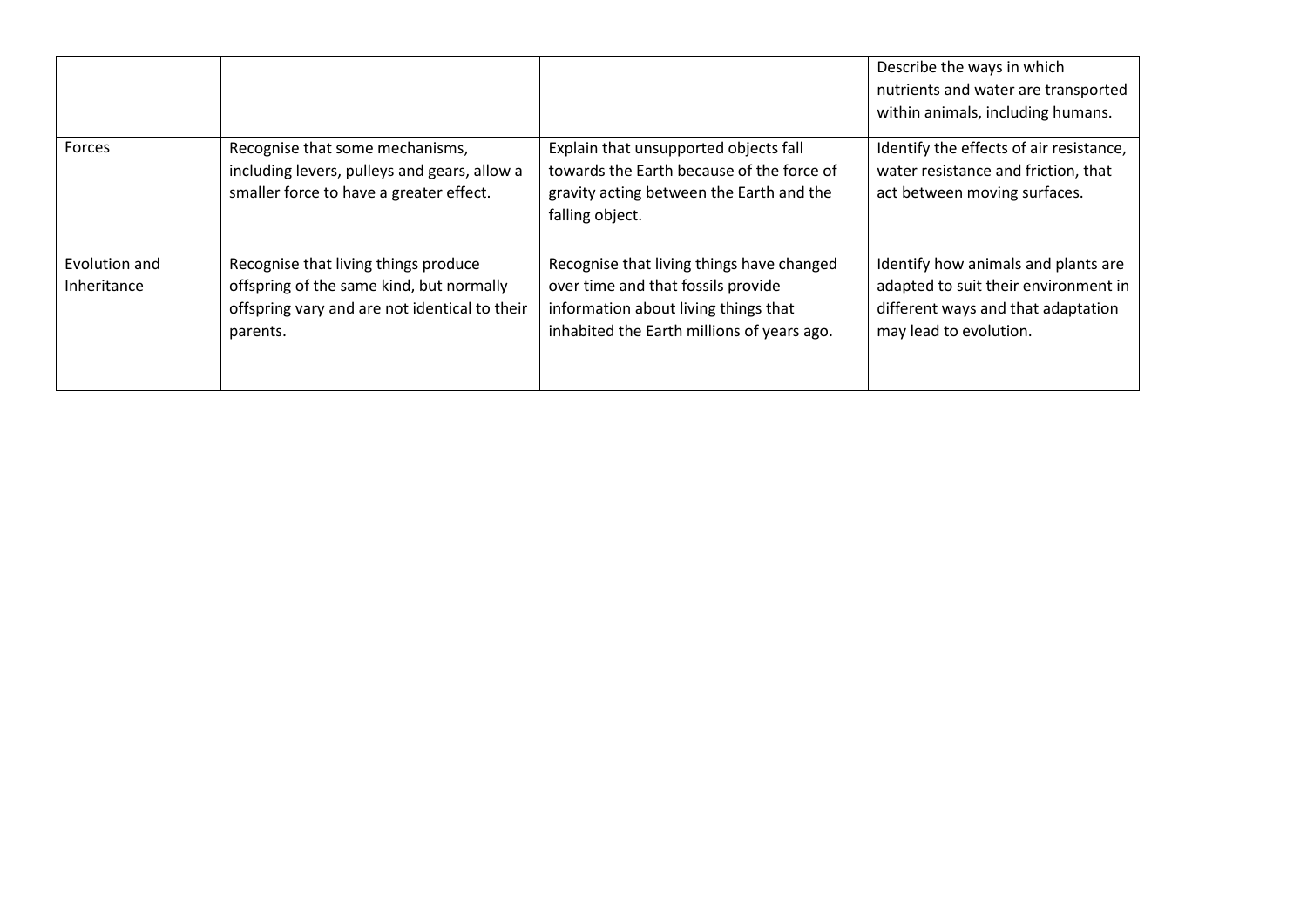## **STRATFORD-SUB-CASTLE PRIMARY SCHOOL: SCIENCE SKILLS PROGRESSION**

| Year           | Planning and predicting                             | Investigating and observing                        | Evaluating and concluding                    |
|----------------|-----------------------------------------------------|----------------------------------------------------|----------------------------------------------|
| group          |                                                     |                                                    |                                              |
| $\mathbf{1}$   | Suggest what might happen                           | Make observations using appropriate senses         | Collect evidence to try and answer a         |
|                | Suggest simple ways to test ideas                   | Explore using the senses                           | questions                                    |
|                |                                                     | Make simple comparisons and groupings              | Communicate findings in simple ways          |
| $\mathbf{1}$   | Organise a group of others to carry out an          | Communicate observations orally, in drawing,       | Explain whether what happen was what they    |
| Greater        | investigation/observations                          | labelling, in simple writing and using ICT         | expected                                     |
| depth          |                                                     |                                                    | Use charts to communicate findings           |
| $\overline{2}$ | With support, suggest some ideas and questions to   | Make observations and comparisons using simple     | Record findings in simple ways including     |
|                | be investigated                                     | equipment and following simple instructions        | tables and graphs                            |
|                | Think about how to collect evidence                 | With support, use first-hand experience and simple | Say whether what happened was exactly        |
|                | Suggest what might happen                           | information sources to answer questions            | what happened                                |
|                | Think about and discuss whether comparisons and     |                                                    |                                              |
|                | tests are fair or unfair                            |                                                    |                                              |
| $\overline{2}$ | Choose own equipment which can be used and          | Begin to recognise whether a comparison or test is | Use comparative adjectives to explain        |
| Greater        | explain their choices                               | unfair                                             | patterns eg bigger, smaller, greater, higher |
| depth          |                                                     |                                                    |                                              |
| 3              | Respond to suggestions and, with support, put       | Make observations and comparisons                  | Communicate finding in a variety of ways     |
|                | forward own ideas about testing                     | Use first-hand experience and simple information   | Say whether what happened was expected       |
|                | Make predictions                                    | sources to answer questions                        | and draw simple conclusions                  |
|                | With support, consider what constitutes a fair test | Measure length, volume and time in standard units  | With support, identify simple patterns and   |
|                | With support, plan and carrying out a fair test     | of measurement using simple equipment              | suggest explanations                         |
|                |                                                     |                                                    |                                              |
| 3              | Plan out how to perform a task, varying one factor  | Explain when a comparison or test is unfair        | Lead a group to communicate findings to the  |
| Greater        | while keeping the others the same                   | Show in the way they perform tasks how to vary one | rest of the class using simple resources     |
| depth          |                                                     | factor while keeping the others the same           |                                              |
|                |                                                     |                                                    |                                              |
|                |                                                     |                                                    |                                              |
|                |                                                     |                                                    |                                              |
|                |                                                     |                                                    |                                              |
|                |                                                     |                                                    |                                              |
|                |                                                     |                                                    |                                              |
|                |                                                     |                                                    |                                              |
|                |                                                     |                                                    |                                              |
|                |                                                     |                                                    |                                              |
|                |                                                     |                                                    |                                              |
|                |                                                     |                                                    |                                              |
|                |                                                     |                                                    |                                              |